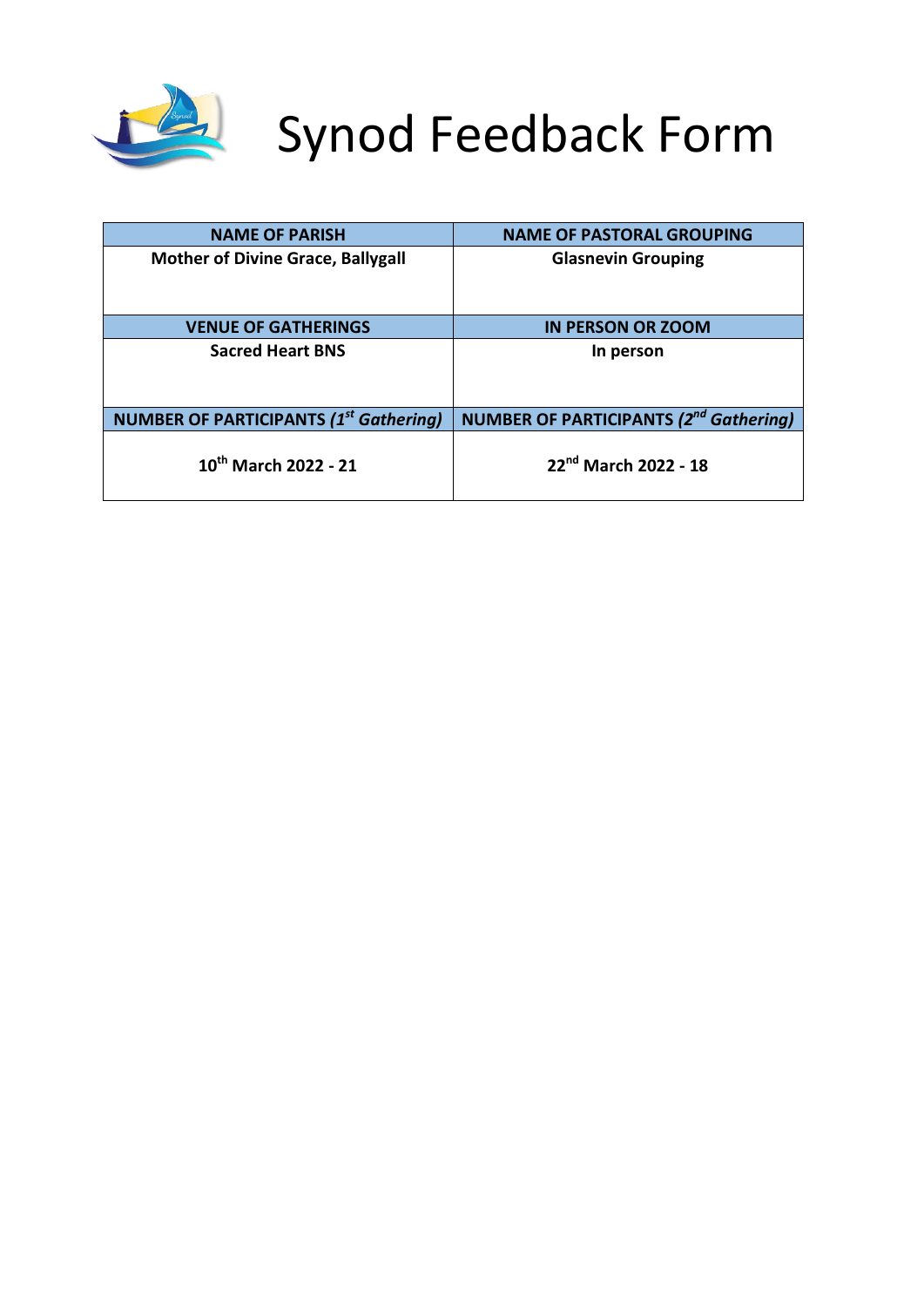# **THE JOYS**

| <b>WHAT EXPERIENCES ARE NAMED</b><br><b>AND CONVERGE?</b>                                                                                                                                   | No. | <b>WHAT EXPERIENCES ARE NAMED</b><br><b>AND DIVERGE?</b>                                                                                   | No.                 |
|---------------------------------------------------------------------------------------------------------------------------------------------------------------------------------------------|-----|--------------------------------------------------------------------------------------------------------------------------------------------|---------------------|
| Community, belonging and common<br>values - Sense of being part of<br>something, being community, group with<br>common values and shared values, good<br>people journeying together, common | 11  | Women's role in the church - Women<br>hold roles but less significant roles in the<br>church, women who are leading roles on<br>our behalf | $\overline{2}$      |
| beliefs                                                                                                                                                                                     |     | Women contribute so much in our<br>church                                                                                                  | $\overline{2}$      |
| Family and inclusiveness $-$ a feeling of<br>belonging, and being included, being part<br>of something beautiful                                                                            | 4   | Church as a place of peace $-$ the church<br>is a place where one can feel at peace, a<br>sense of security in the church                  | $\overline{2}$      |
| Ceremonies and sacraments - celebrating<br>the sacraments brings joy, a feeling of                                                                                                          | 8   | Making connections in the church                                                                                                           | 1                   |
| security; the familiarity of the sacrifice of<br>the Mass                                                                                                                                   |     | Caring for others                                                                                                                          | $\mathbf{1}$        |
| Love v fear - God is loving; God is not a                                                                                                                                                   | 4   | Church offers shared experiences and<br>goals                                                                                              | 1                   |
| God to be feared but a loving God as a<br>spirit who loves us all                                                                                                                           | 4   | Guidance offered by the church to<br>people                                                                                                | $\overline{2}$      |
| Volunteers - people giving of themselves<br>in the church and admiration of the<br>volunteers                                                                                               |     | Singing $-$ people get joy from the singing<br>in the church/ listening to a beautiful<br>choir                                            | $\overline{2}$<br>1 |
| Liturgy and sermons - sharing the                                                                                                                                                           | 5   | Hearing music in the church                                                                                                                | 1                   |
| liturgies; Liturgies and sermons inspire to<br>live a better life, great liturgies; readings                                                                                                |     | Listening to the family mass music                                                                                                         | 1                   |
| which are still relevant today as they<br>were 2000 years ago.                                                                                                                              | 4   | The peace of reflective solitude in the<br>church                                                                                          |                     |
| <b>Pope Francis</b> – leadership of the church is                                                                                                                                           |     | Church is not universal but church is our                                                                                                  | 1                   |
| good; Pope is now giving women roles in<br>the church, women are contributing so                                                                                                            | 3   | own parish church                                                                                                                          | $\overline{2}$      |
| much in the church<br>Feeling of welcome $-$ in the church and                                                                                                                              |     | <b>Great occasions, Easter Vigil, Christmas</b><br>Eve, Great memories and great occasions<br>give joy                                     |                     |
| by parishioners                                                                                                                                                                             |     | Faith - faith of others helps my faith                                                                                                     | 1                   |
|                                                                                                                                                                                             |     | Physical church where the Eucharist is<br>present                                                                                          | 1                   |
|                                                                                                                                                                                             |     | Clergy is more approachable                                                                                                                | 1                   |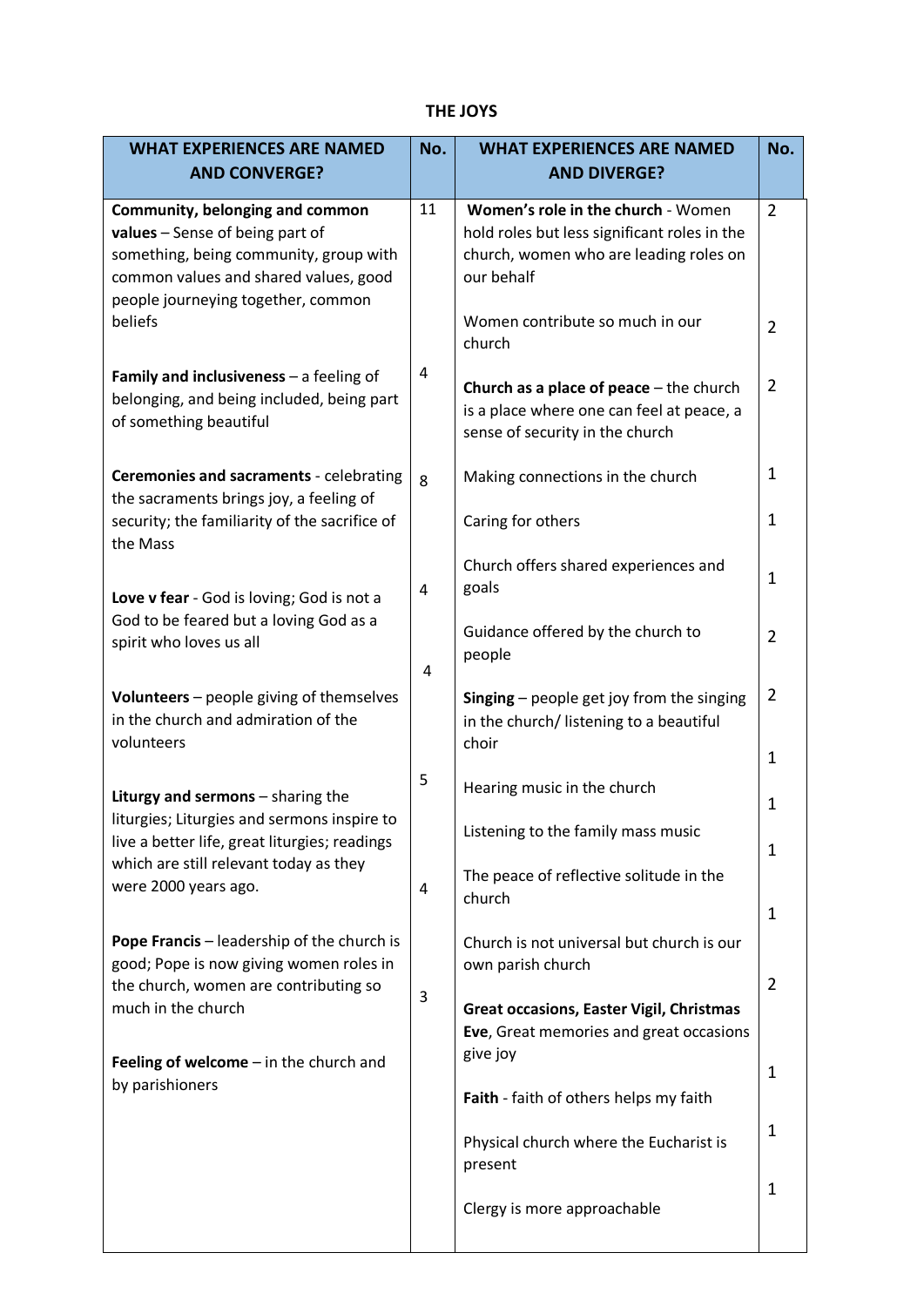|  | The universality of the church<br>irrespective of religious beliefs or creed       |  |
|--|------------------------------------------------------------------------------------|--|
|  | Gathering with fellow parishioners and<br>sharing joy in our belief in our Saviour |  |
|  | Faith in Jesus Christ and his resurrection<br>in which we will all share one day   |  |
|  | The closure of the Church during Covid<br>was very upsetting                       |  |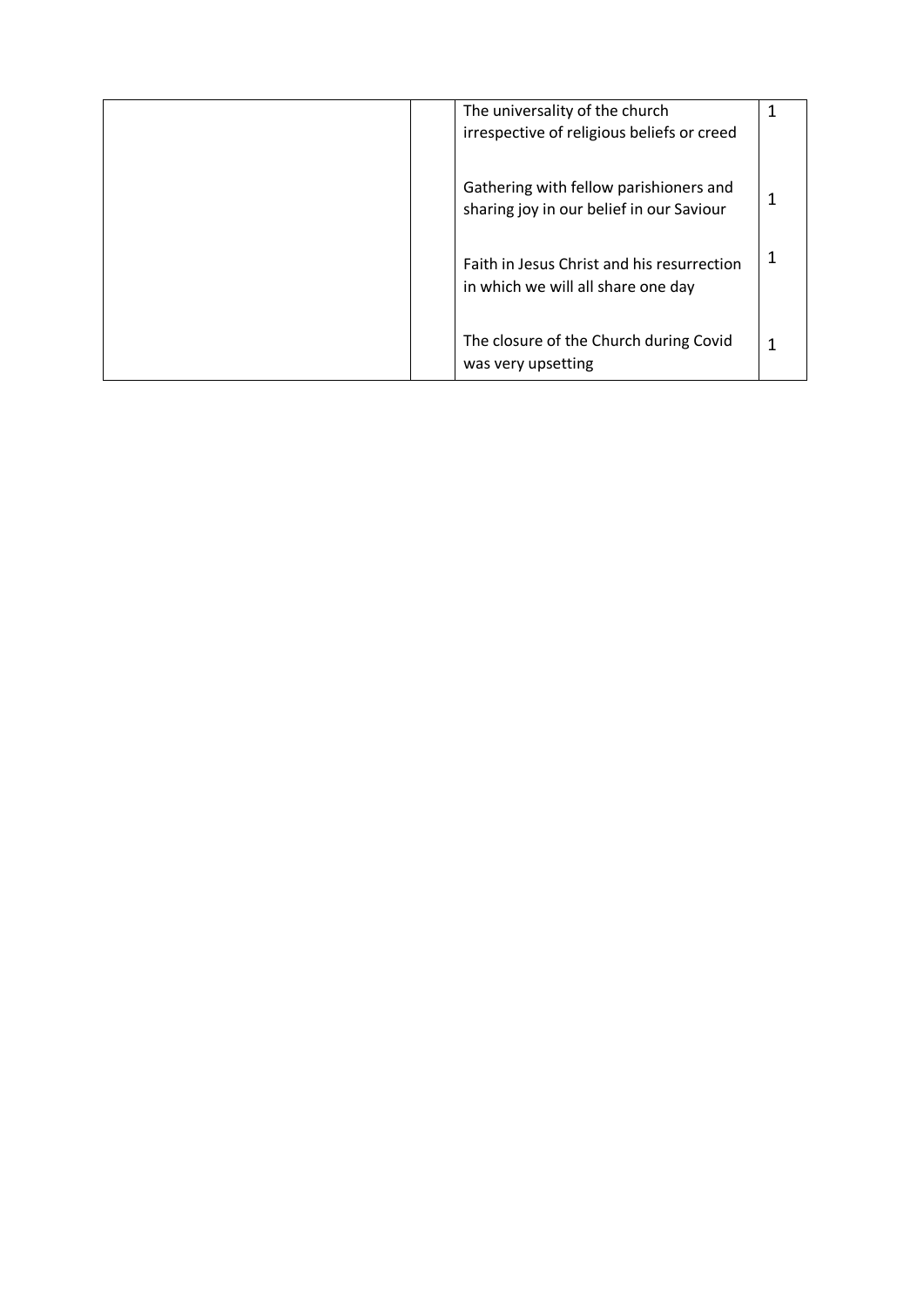## **THE SORROWS**

| <b>WHAT EXPERIENCES ARE NAMED</b>                                                | No.            | <b>WHAT EXPERIENCES ARE NAMED</b>                                                  | No.          |
|----------------------------------------------------------------------------------|----------------|------------------------------------------------------------------------------------|--------------|
| <b>AND CONVERGE?</b>                                                             |                | <b>AND DIVERGE?</b>                                                                |              |
| <b>Reduced Church Attendance/</b>                                                | 12             |                                                                                    |              |
| Participation                                                                    |                | Influence of Church on the school                                                  | $\mathbf{1}$ |
| Absence of young people & mid                                                    |                | system                                                                             |              |
| generations attending Mass & other                                               |                | Creates so many 'superficial' Catholics                                            |              |
| celebrations; Church needs to facilitate                                         |                | who are baptised just to get into a                                                |              |
| importance of God in lives today; Church                                         |                | school. Church should encourage                                                    |              |
| not keeping up with change needed in<br>changing world; slowness of Church to    |                | families to take more ownership and                                                |              |
| respond; future of Church depends on                                             |                | responsibilities for their faiths.                                                 |              |
| youth                                                                            |                | Lack of strong guidelines we had in our                                            | 1            |
| <b>Role of Women</b>                                                             | 6              | lives growing up. Now adapted to the<br>time we live in currently.                 |              |
| Lack of women in Church leadership -                                             |                | Christianity is more than Mass, should                                             | 1            |
| cannot be priests or deacons, are                                                |                | be more inclusive. We don't learn from                                             |              |
| excluded, loss of their voice/insight; male                                      |                | past - in church we sit away from the                                              |              |
| hierarchy; other Christian Churches have                                         |                | altar; lost sense of community at Mass                                             |              |
| made more progress.                                                              |                |                                                                                    |              |
| Celibacy                                                                         | 6              | Separation between Church and its                                                  | $\mathbf{1}$ |
| Not allowing priests to marry; dwindling                                         |                | congregation                                                                       |              |
| numbers of priests making desperate<br>need for married men to be allowed to     |                |                                                                                    |              |
| be priests; apostles were married; only                                          |                | (Church leaders) holding onto power -                                              |              |
| celibate men have a voice                                                        |                | message of service lost                                                            | 1            |
| <b>Abuses in Church</b>                                                          | $\overline{7}$ |                                                                                    |              |
| Abuses in Church; cover ups; lack of                                             |                | Change of Attitude needed - Church                                                 | 1            |
| leadership shown to those hurt; Church                                           |                | needs to change its attitude to women,                                             |              |
| hasn't addressed past failings;                                                  |                | gay people, divorce etc.                                                           |              |
| Use of language in liturgy                                                       | 5              |                                                                                    | $\mathbf 1$  |
| Does not speak clearly to us; does not                                           |                | Lack of respect                                                                    |              |
| relate to laity; does not connect with                                           |                |                                                                                    |              |
| people at Mass; more simplified language<br>needed; Eucharist become lost in too |                | Associations of Church with grief                                                  | 1            |
| many words.                                                                      |                |                                                                                    |              |
| Lack of Acceptance by Church of Others                                           | 5              | Abuses in Church (different perspective)                                           | $\mathbf{1}$ |
| Lack of acceptance of those on                                                   |                | Sad that reputation of Church was<br>tarnished by evil; sad about people's         |              |
| fringe/outside norm (same sex                                                    |                | distrust due to others actions; abuse                                              |              |
| relationships, second relationships);                                            |                | occurs in every walk of life and                                                   |              |
| Church seems exclusive, not welcoming                                            |                | statistically most abuse happens at home                                           |              |
| or inclusive of many groups                                                      |                |                                                                                    |              |
|                                                                                  |                | Mass is very depressing & outdated, not                                            | 1            |
|                                                                                  |                | relevant to modern life.                                                           |              |
|                                                                                  |                |                                                                                    |              |
|                                                                                  |                | How little people feel towards the                                                 | 1            |
|                                                                                  |                | Church. The message of the Church is<br>still good but the messengers are fallible |              |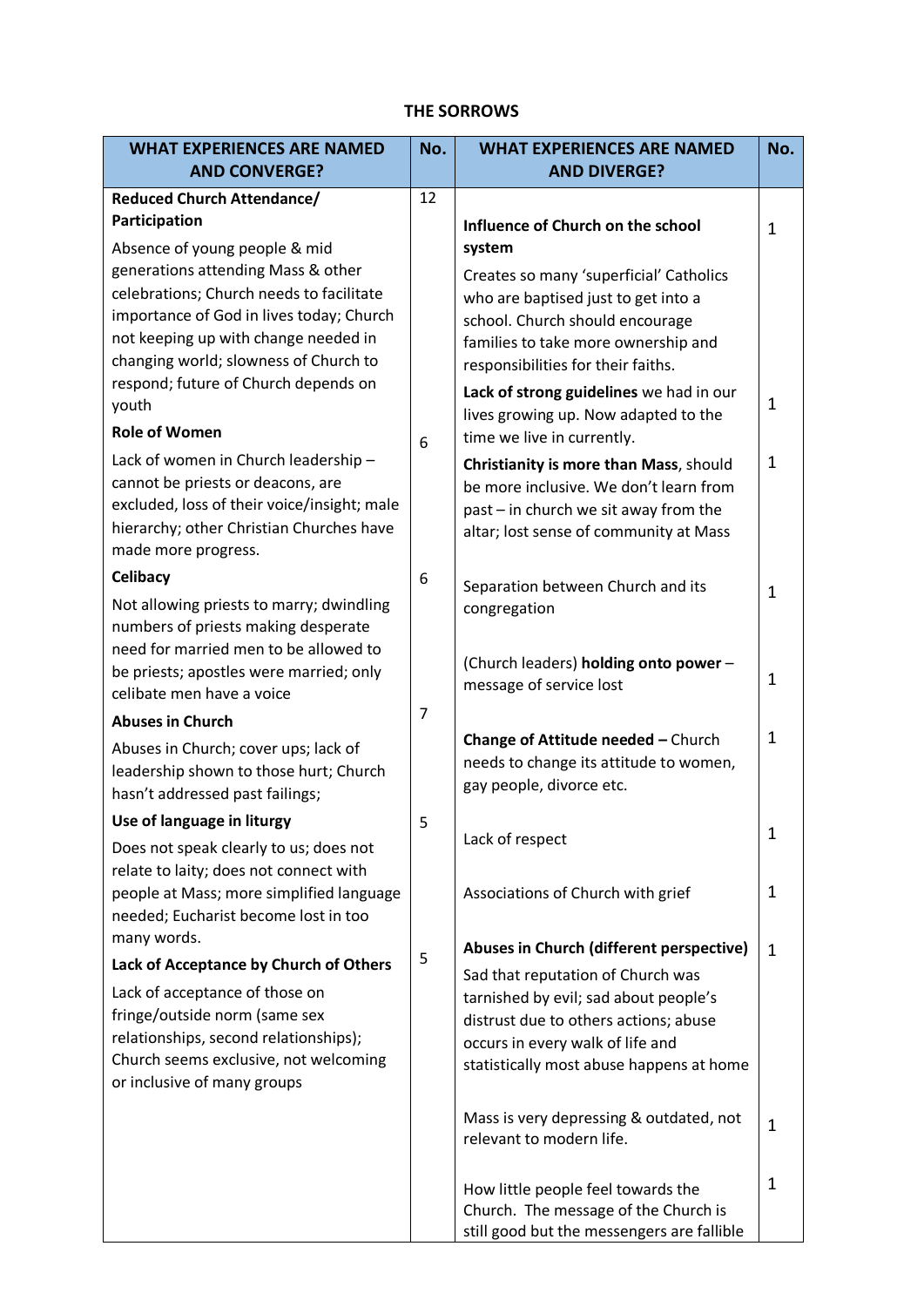|  | $ -$ |  |
|--|------|--|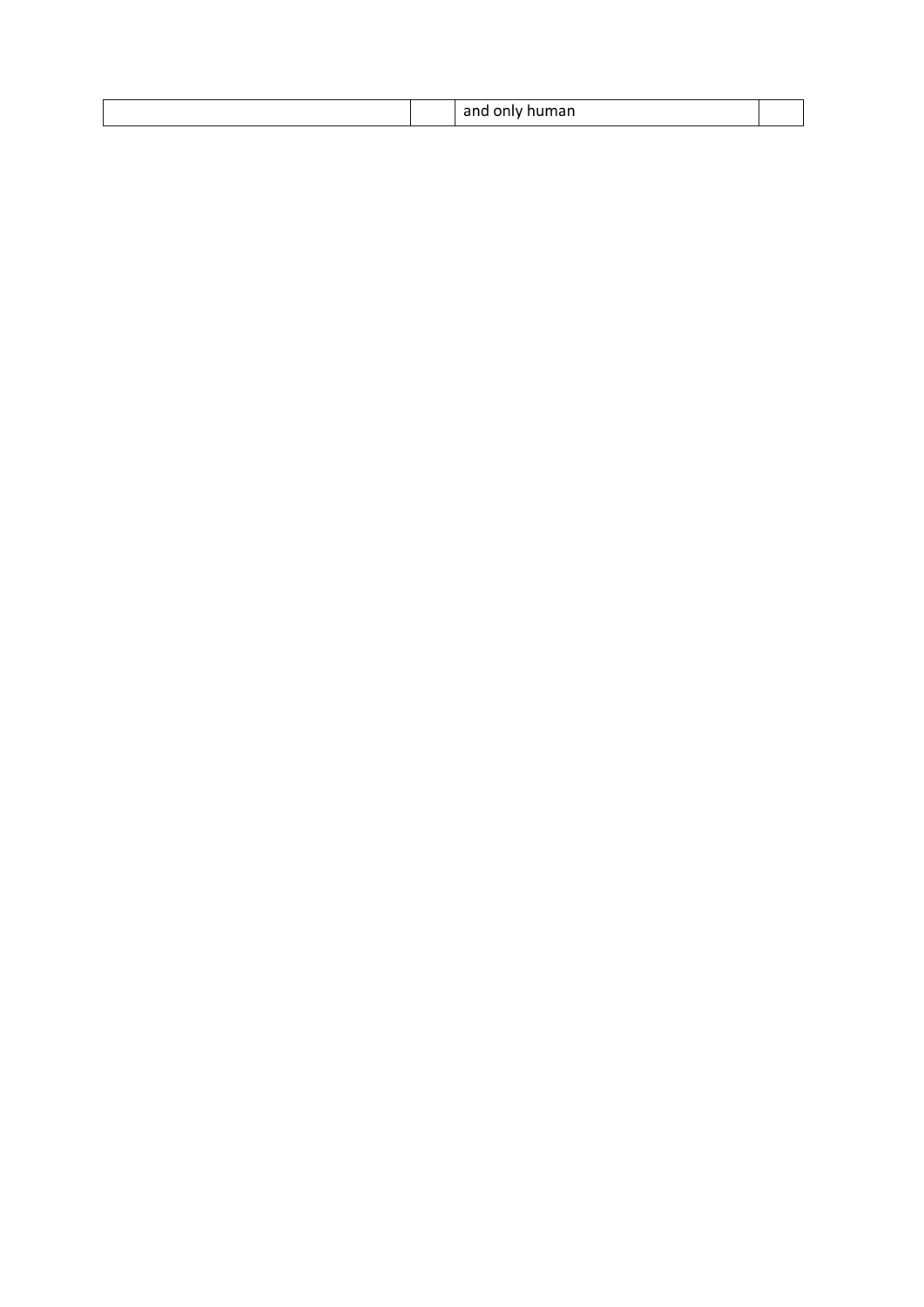## **THE HOPES**

| <b>WHAT EXPERIENCES ARE NAMED</b>                                                                                                                                         | No. | <b>WHAT EXPERIENCES ARE NAMED</b>                                                                                                                   | No.            |
|---------------------------------------------------------------------------------------------------------------------------------------------------------------------------|-----|-----------------------------------------------------------------------------------------------------------------------------------------------------|----------------|
| <b>AND CONVERGE?</b>                                                                                                                                                      |     | <b>AND DIVERGE?</b>                                                                                                                                 |                |
| Pope Francis - bringing renewal, change,                                                                                                                                  | 9   | <b>Baptisms continuing</b>                                                                                                                          | 2              |
| making Church more inclusive                                                                                                                                              |     | Participating in Sacraments, bringing<br>nearer to God                                                                                              | $\overline{2}$ |
| Synod Process - listening process from<br>bottom up, asking our opinion,<br>attendance at this process, women in                                                          | 8   | Prayer & worship, praying for each other                                                                                                            | $\overline{2}$ |
| parish leading this process, long-<br>sightedness                                                                                                                         |     | New approaches to including lay<br>people; opening of positions in Church<br>structure to laity                                                     | $\overline{2}$ |
| Church is still going $-$ new people joining<br>and returning; people returned after<br>Covid; Church has been through difficult                                          | 5   | Finding God/religion in<br>creation/environment                                                                                                     | $\overline{2}$ |
| times in the past and came through<br>them.                                                                                                                               |     | <b>EWTN Television Channel</b>                                                                                                                      | $\overline{2}$ |
| Young people & families - their                                                                                                                                           | 6   | Pope Francis but he has a hard battle to<br>bring Church to where it needs to be                                                                    | $\mathbf{1}$   |
| attendance at Mass, enthusiasm,<br>involvement in Liturgy; raising family in                                                                                              |     | My Christian upbringing                                                                                                                             | 1              |
| Church and passing on traditions, need to<br>attract more young people                                                                                                    | 10  | Religion now taught in more interesting<br>way in school, more inclusive to all<br>religions in the class and worldwide                             | $\mathbf{1}$   |
| Spirit of community in the Parish -<br>parish workers, enthusiasm/camaraderie                                                                                             |     | Hope for a better, if not bigger Church                                                                                                             | 1              |
| of other parishioners, travelling together,<br>hospitality/welcome, clergy & lay people                                                                                   |     | Care & love shown to Ukrainians                                                                                                                     | 1              |
| working together, parish volunteer work<br>during Covid                                                                                                                   |     | Life after death                                                                                                                                    | 1              |
|                                                                                                                                                                           | 4   | Positive changes that are happening in<br>Parish                                                                                                    | $\mathbf{1}$   |
| New technology and ways of<br>communication - reach more people &<br>new generations; diverse ways to attend<br>Church ceremonies; access to Mass at<br>home during Covid | 3   | Promises, mercy forgiveness & security<br>Jesus has given us. 'I am with you till the<br>end of time'                                               | $\mathbf{1}$   |
| Service & leadership of priests of parish                                                                                                                                 |     | That we will continue to trust the Holy<br>Spirit                                                                                                   | $\mathbf{1}$   |
| including access to early Mass for those<br>who are working; Church building so<br>open                                                                                   |     | No rush in God's time. 'Rome wasn't<br>built in a day'.                                                                                             | 1              |
|                                                                                                                                                                           |     | The women of the Church, if their voices<br>are heard.                                                                                              | $\mathbf{1}$   |
|                                                                                                                                                                           |     | <b>Openness/Togetherness</b>                                                                                                                        | $\mathbf{1}$   |
|                                                                                                                                                                           |     | Positive thinking, encouragement,<br>welcoming, thoughtfulness, talking<br>openly/no hidden agendas, embracing<br>belief in what is good, diversity |                |
|                                                                                                                                                                           |     | Church Failings - need to accept these                                                                                                              |                |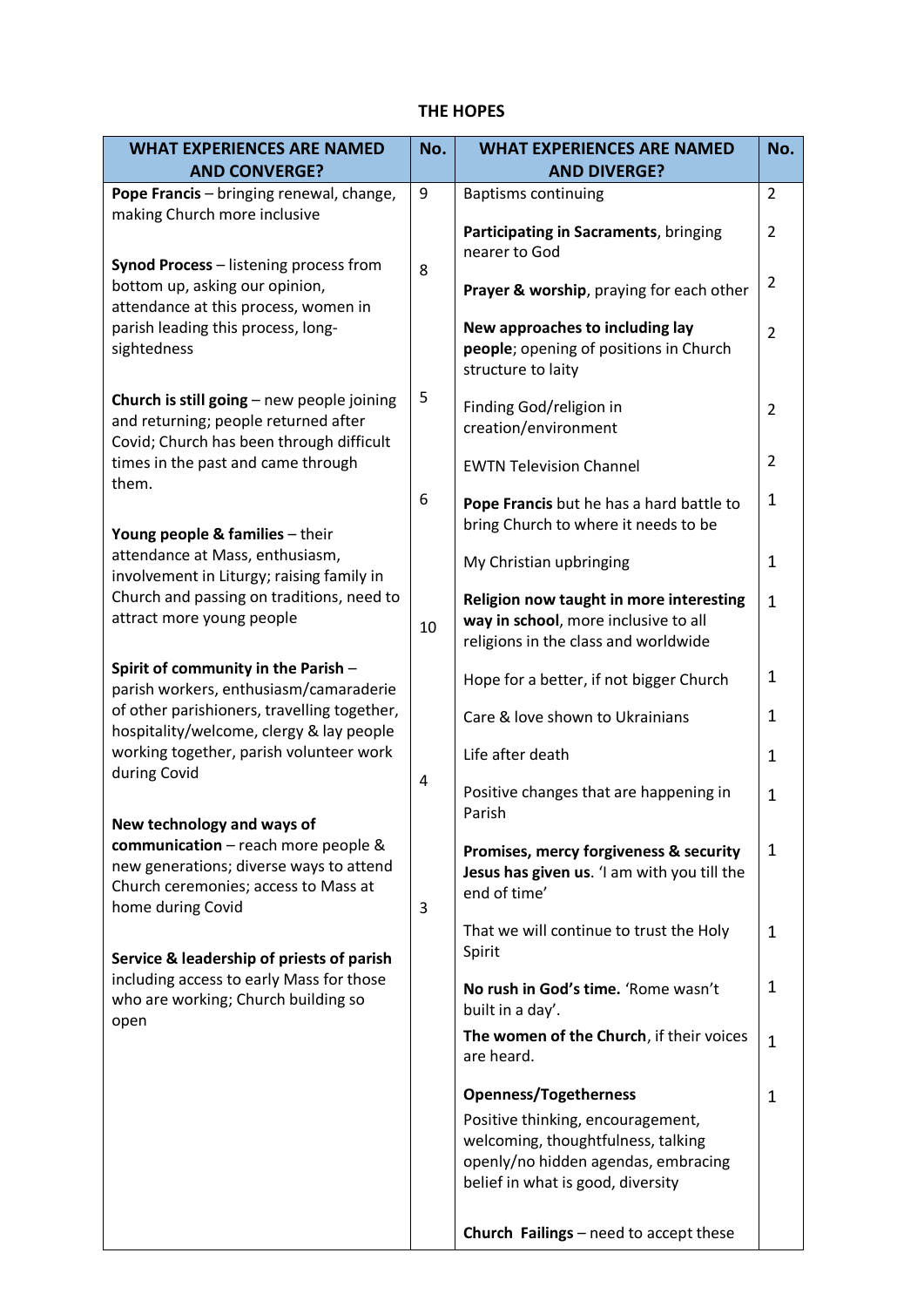|  | failings                                                                                                                                                                     |  |
|--|------------------------------------------------------------------------------------------------------------------------------------------------------------------------------|--|
|  | <b>Importance of Jesus</b> - Jesus is no. 1 (the<br>top man). Church - disappointed in<br>same.                                                                              |  |
|  | <b>Mortal sins</b> – fear caused scruples                                                                                                                                    |  |
|  | Sacraments - No proper preparation,<br>mostly about money 'long pockets'                                                                                                     |  |
|  | <b>Pope Francis</b> – hope the Pope is<br>conscious about a new way forward as<br>the people want to see the Church<br>survive and thrive as it has done for<br>2,000 years. |  |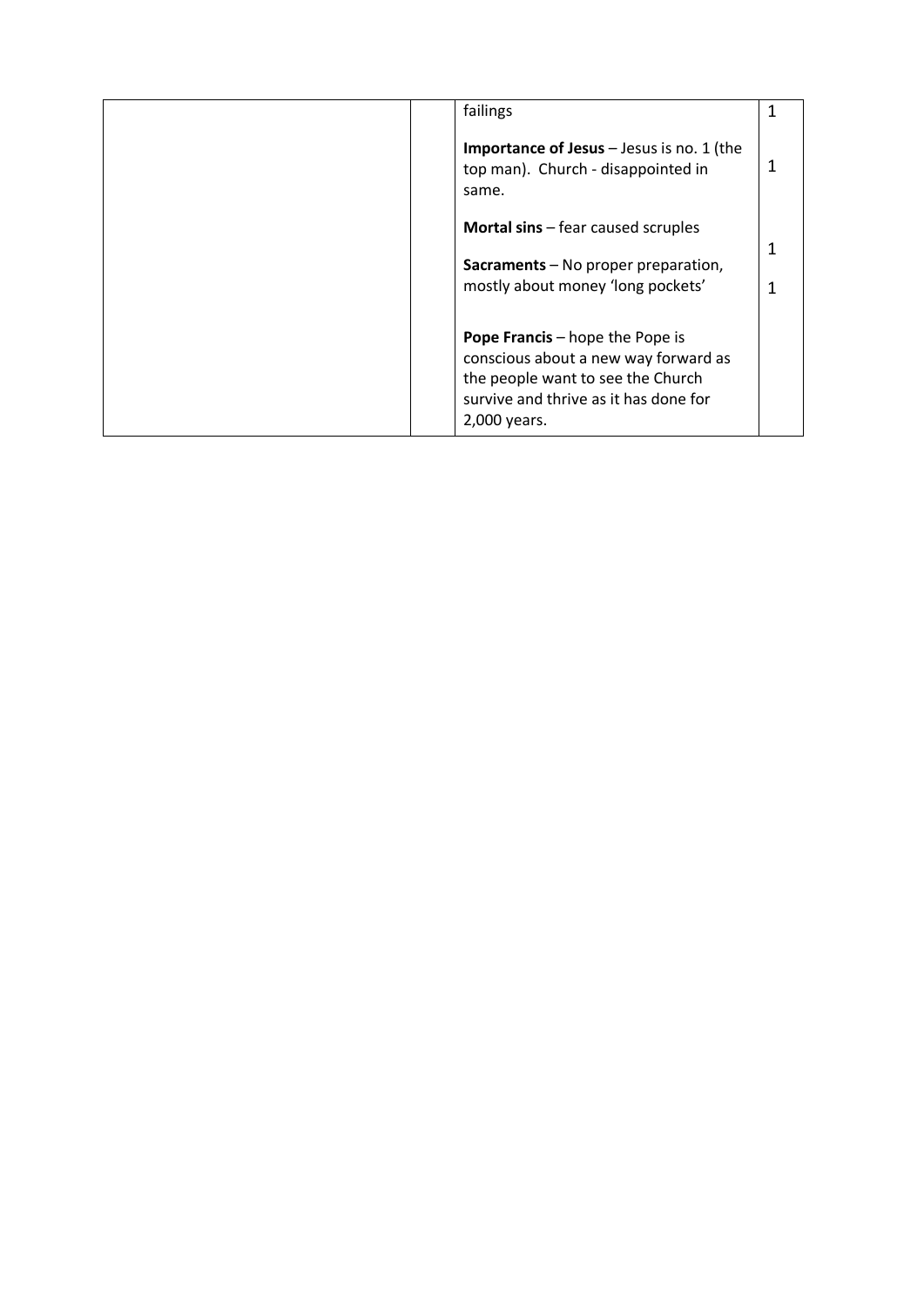# **THE FEARS**

| <b>WHAT EXPERIENCES ARE NAMED</b>                                                                                                                                                                                                                                                   | No. | <b>WHAT EXPERIENCES ARE NAMED</b>                                                                                                                                                                                                                                              | No.            |
|-------------------------------------------------------------------------------------------------------------------------------------------------------------------------------------------------------------------------------------------------------------------------------------|-----|--------------------------------------------------------------------------------------------------------------------------------------------------------------------------------------------------------------------------------------------------------------------------------|----------------|
| <b>AND CONVERGE?</b>                                                                                                                                                                                                                                                                |     | <b>AND DIVERGE?</b>                                                                                                                                                                                                                                                            |                |
| <b>Lack of Vocations</b><br>That there are insufficient                                                                                                                                                                                                                             | 12  | Did I do the right thing? Regrets over<br>past mistakes                                                                                                                                                                                                                        | $\mathbf{1}$   |
| numbers of new/younger priests<br>coming through<br>No students going forward for<br>٠<br>priesthood                                                                                                                                                                                |     | That people will listen to the media who<br>misrepresent the church and our values                                                                                                                                                                                             | $\mathbf{1}$   |
| Diminishing number of clergy and<br>$\bullet$<br>church attendance                                                                                                                                                                                                                  |     | Afraid as only self to rely on                                                                                                                                                                                                                                                 | 1              |
| Lack of vocations to priesthood<br>٠<br>and religious orders                                                                                                                                                                                                                        |     | Absence of kindness for the stranger                                                                                                                                                                                                                                           | $\mathbf{1}$   |
| Lack of vocations, people to put<br>$\bullet$<br>themselves forward to help with<br>the church                                                                                                                                                                                      |     | Two extremes in the Church - too rigid &<br>strict/ fearful dictatorship - too liberal<br>diluting important aspects of the faith                                                                                                                                              | $\mathbf{1}$   |
| Lack of priests into the future<br>$\bullet$<br>The fact that priests can't marry<br>$\bullet$<br>and may lead to a reduced<br>number<br>What will happen when older<br>priests die?                                                                                                | 6   | How can we harness the goodwill in our<br>parish?<br>Shorter sermons to reach the<br>congregation<br>Include younger people in local<br>$\bullet$<br>Christian activities. Engage the                                                                                          | $\mathbf{1}$   |
| Young people and the future                                                                                                                                                                                                                                                         |     | parents                                                                                                                                                                                                                                                                        |                |
| The numbers gone so few going<br>٠<br>with their children to church.<br>What will the future bring?<br>That there won't be options for<br>$\bullet$<br>future children to be involved                                                                                               |     | Real acknowledgement of suffering of<br>victims of abuse of every kind,<br>particularly sexual abuse and mother and<br>baby homes                                                                                                                                              | $\mathbf{1}$   |
| and have the experiences and<br>opportunities that I've had.<br>There will be no church for my<br>children                                                                                                                                                                          |     | Call no one your father, call no one your<br>teacher, God / Alone; Brothers, Sisters<br>equal dignity                                                                                                                                                                          | $\mathbf{1}$   |
| Will our younger people get the<br>church they deserve?<br>The lack of faith of young people                                                                                                                                                                                        | 6   | Stunned by the ultra-conservative<br>position of men in the Church and<br>unlikely it is to change in my lifetime                                                                                                                                                              | 1              |
| <b>Churches/Parishes closing/ Reduced</b><br>numbers at Mass                                                                                                                                                                                                                        |     | <b>Pope Francis and change</b>                                                                                                                                                                                                                                                 | $\overline{2}$ |
| That churches (our church) will<br>close and parish communities<br>dissolve<br>That people will be afraid to join<br>٠<br>or stay with the church<br>Loss of our parishes due to falling<br>٠<br>numbers<br>That there will be no one my age<br>(peers) in the church in the future |     | Pope Francis being beset by<br>Pharisees in the Curia when he is<br>trying to return the Church to<br>Church<br>of<br>the<br>Christ's<br>compassion and forgiveness and<br>welcome for sinners (all of us)<br>Anxious Pope Francis will not be<br>allowed to change the Church |                |
| and the church community won't<br>be there<br>Shocked by the dwindling                                                                                                                                                                                                              |     | Listening to the readings at Mass<br>Importance of prayer for the future of                                                                                                                                                                                                    | 1              |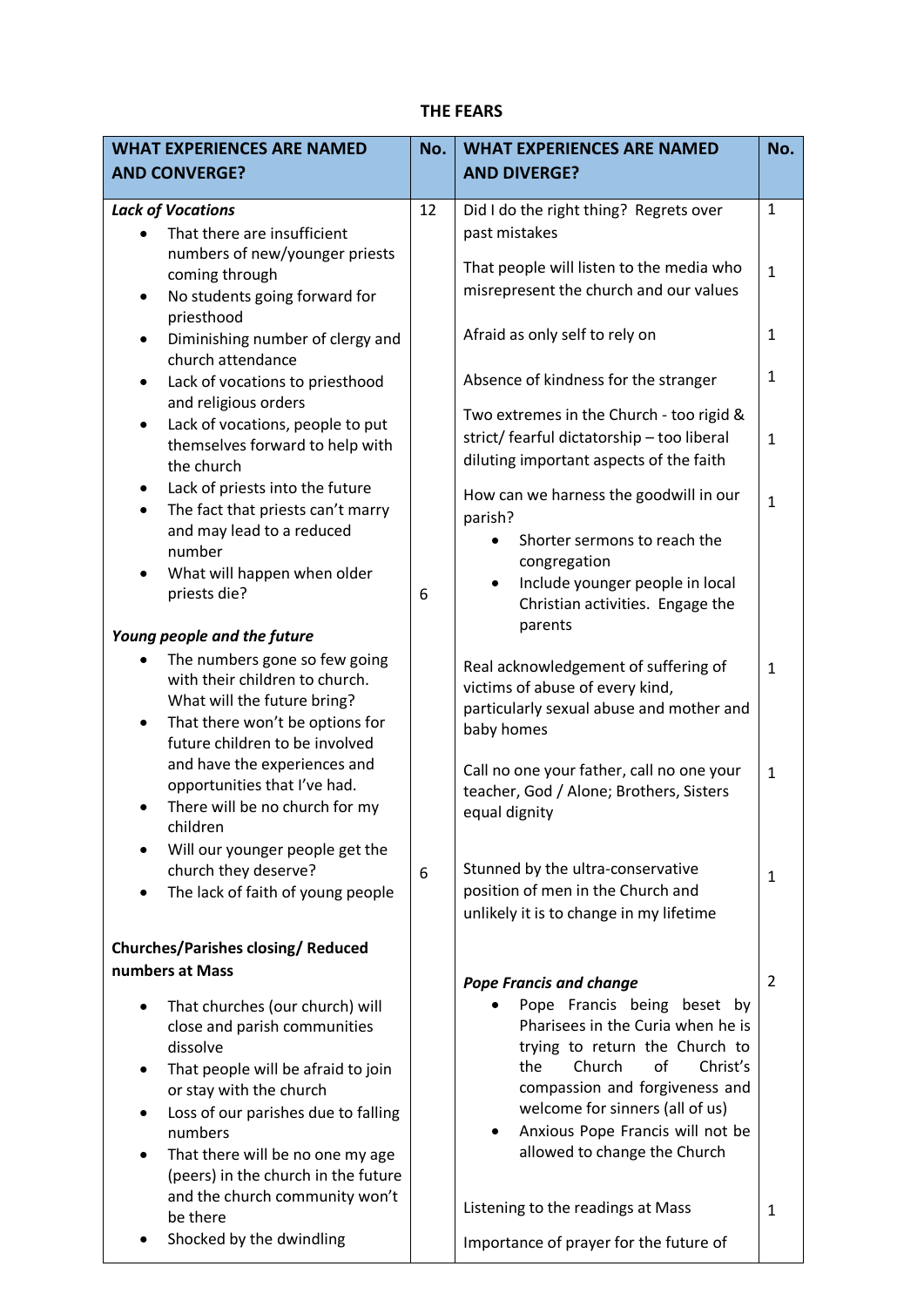| numbers who attend Mass                                            | 10 | the Church | $\mathbf{1}$ |
|--------------------------------------------------------------------|----|------------|--------------|
|                                                                    |    |            |              |
| Will change happen? / Slowness of                                  |    |            |              |
| Church to change                                                   |    |            |              |
| Will the bishops hear and listen                                   |    |            |              |
| to the voice of the faithful as                                    |    |            |              |
| expressed in these gatherings                                      |    |            |              |
| Have the bishops the courage to<br>٠                               |    |            |              |
| lead change i.e. married priests,                                  |    |            |              |
| ordination of women,                                               |    |            |              |
| compassion in practice for LGTB                                    |    |            |              |
| community, simplicity of                                           |    |            |              |
| language and liturgy                                               |    |            |              |
| Church leaders very slow to                                        |    |            |              |
| change-give greater role to lay                                    |    |            |              |
| people/ women - much slower                                        |    |            |              |
| than other Christian churches                                      |    |            |              |
| That the church won't change                                       |    |            |              |
| enough to welcome everyone in                                      |    |            |              |
| regardless of their way of living<br>as Jesus would have done      |    |            |              |
|                                                                    |    |            |              |
| Though this synod seems to give<br>hope, will anything come of the |    |            |              |
| suggestions/input at these                                         |    |            |              |
| meetings                                                           |    |            |              |
| Change is dangerous. No listening                                  |    |            |              |
| to what the people say, leaving it                                 |    |            |              |
| as status quo                                                      |    |            |              |
| A listening not hearing                                            |    |            |              |
| Where is the Church going next?                                    |    |            |              |
| The synod won't change anything                                    |    |            |              |
| for the best                                                       |    |            |              |
|                                                                    | 13 |            |              |
| The relevance of Church in people's lives                          |    |            |              |
|                                                                    |    |            |              |
| That the Church becomes<br>$\bullet$                               |    |            |              |
| irrelevant in people's lives                                       |    |            |              |
| Read the signs of the times                                        |    |            |              |
| Loss of the need of the church in                                  |    |            |              |
| many people's lives                                                |    |            |              |
| Absence of church, more selfish                                    |    |            |              |
| society                                                            |    |            |              |
| One generation away from<br>extinction                             |    |            |              |
| Reality check re 1 <sup>st</sup> Communion &                       |    |            |              |
| Confirmation (Non secular                                          |    |            |              |
| occasions on Church stage)                                         |    |            |              |
| Indifference                                                       |    |            |              |
| The Church is not relevant to                                      |    |            |              |
| young people, how can this be                                      |    |            |              |
| addressed?                                                         |    |            |              |
| That younger people think its                                      |    |            |              |
| beneath them to go to mass                                         |    |            |              |
|                                                                    |    |            |              |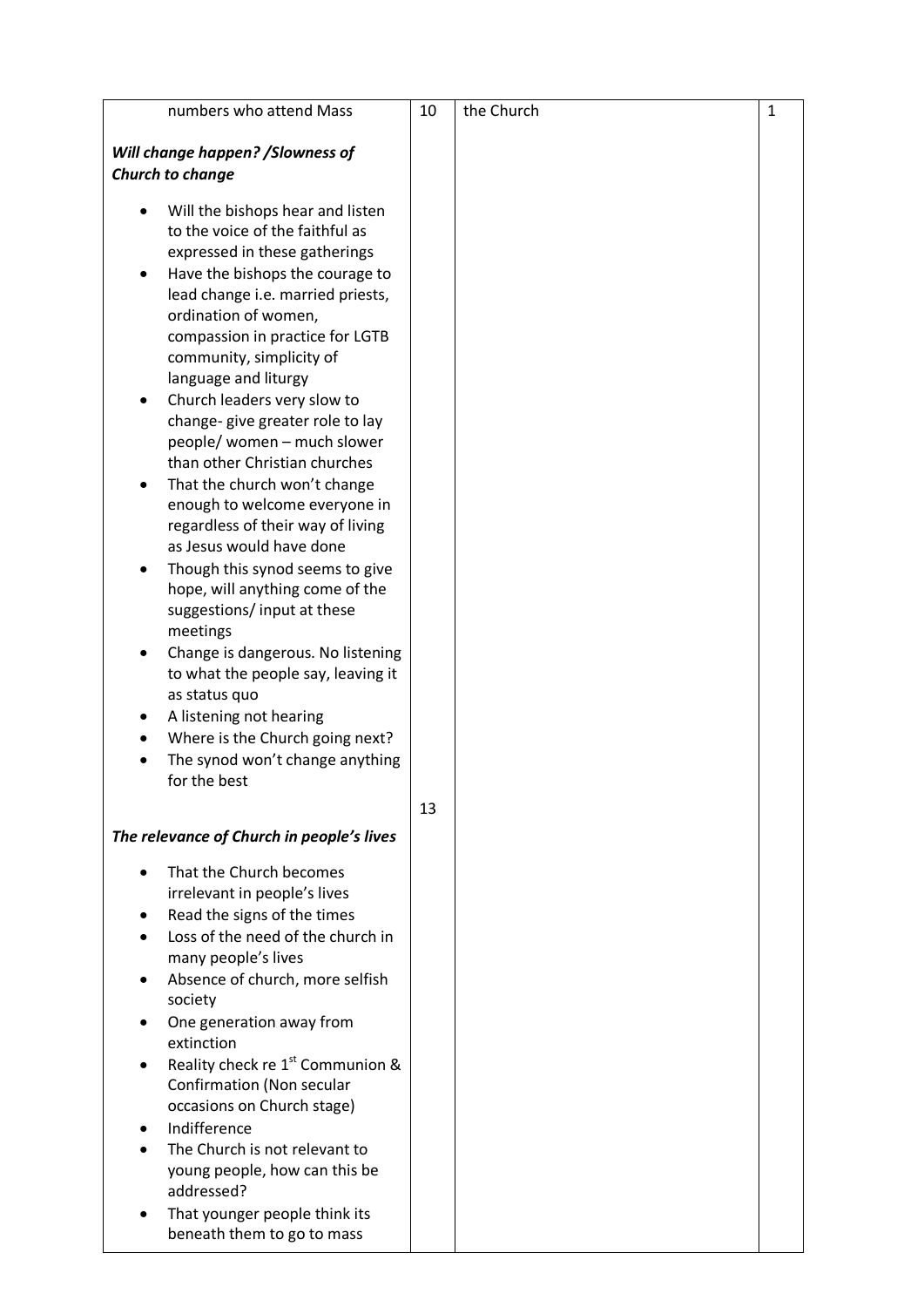| Will some of Jesus words come             |   |  |
|-------------------------------------------|---|--|
| true, when the son of man comes           |   |  |
| will there be any faith                   |   |  |
| People are away from Church for           |   |  |
| one or another reasons                    |   |  |
|                                           |   |  |
|                                           |   |  |
| Church as an institution                  | 6 |  |
| Church protects own interests             |   |  |
| Will the Church survive as it is          |   |  |
| Hierarchical system too slow to           |   |  |
| change                                    |   |  |
| We are kind of institutions set up        |   |  |
| Hierarchy and misuse of power             |   |  |
| Hierarchy that would scare                |   |  |
| people                                    |   |  |
|                                           |   |  |
|                                           |   |  |
| Role of Women & other groups              |   |  |
| No female deacons                         | 5 |  |
| Role of women to be expanded,             |   |  |
| women have always sustained               |   |  |
| and maintained our faith                  |   |  |
| We need love and compassion<br>$\bullet$  |   |  |
| for those who are different               |   |  |
|                                           |   |  |
| The judgement & exclusion of<br>$\bullet$ |   |  |
| others e.g. LGBTQI, divorced              |   |  |
| people etc                                |   |  |
| That change won't happen i.e.             |   |  |
| that women's roles won't be               |   |  |
| recognised and they won't have            |   |  |
| equal status in the Church                |   |  |
|                                           |   |  |
|                                           |   |  |
|                                           |   |  |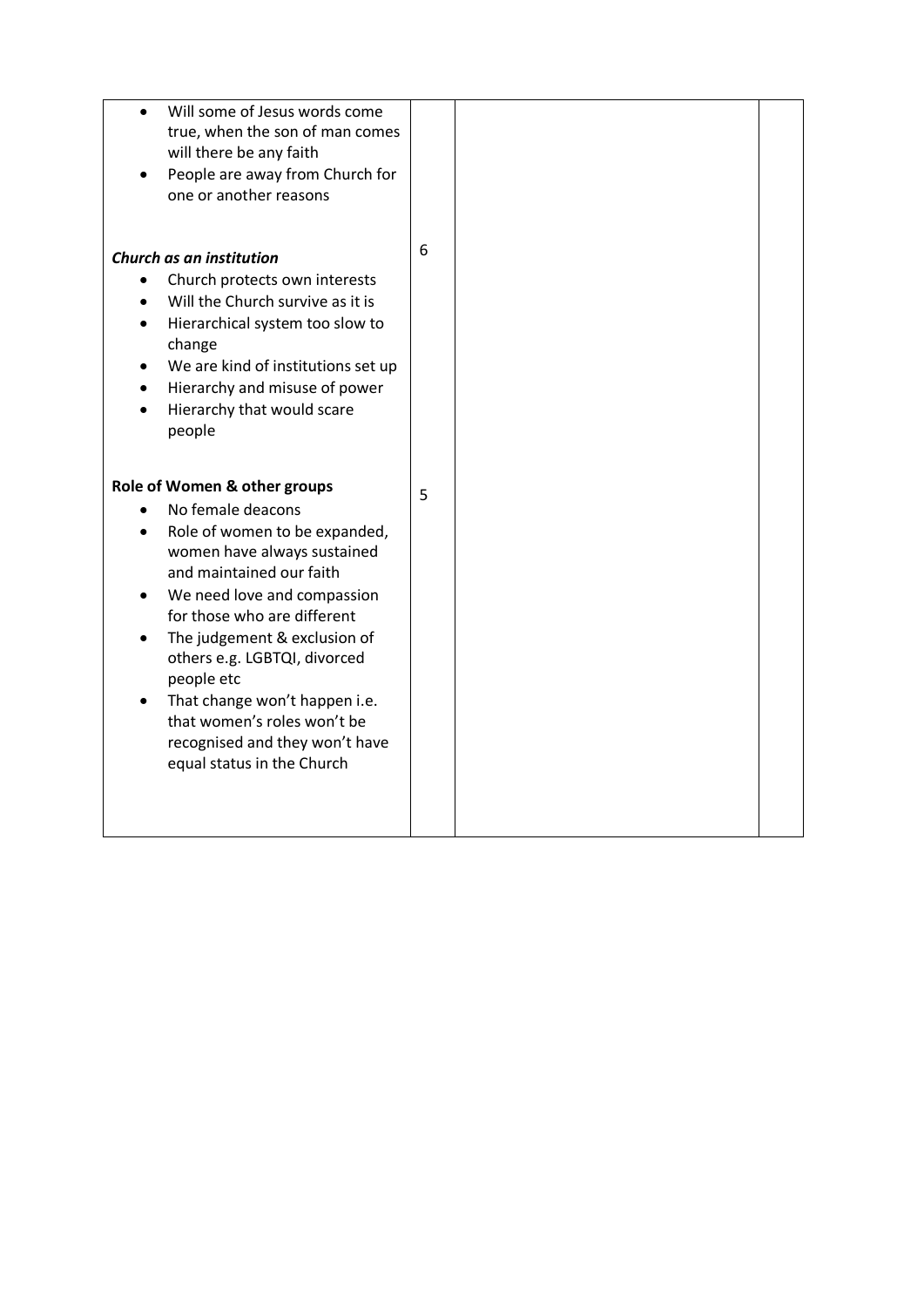### **REFLECTION QUESTIONS**

#### **WHAT THEMES ARE EMERGING FROM THE GATHERING?**

- Belonging & inclusion; sense of community
- Church not being welcoming to those on the edge i.e. LGTBQI, divorced people etc
- Joy in the sacraments
- The joy of seeing children in the congregation and the sorrow/ fear of not seeing children/ young people at church. Sorrow of the lack of young people involved in the Church
- The joy liturgies bring but the sorrow of the language used as it is not connecting with the people
- Christianity is more than Mass
- Sorrows Lack, Loss, Sad
- The role of married men and women in the Church they are not a minority and are actively involved at parish level but where is their voice heard?
- Church is the people of God so that includes everyone
- Themes that are **not** emerging in the feedback: personal prayer; themes tend to relate to what happens in the Church building rather than other aspects of Church i.e. Faith does not strongly emerge though one participant mentioned that the faith of others, helps their faith.
- Did the synod questions confine people's answers? Themes don't embrace societal changes and counterculture to the church.
- Fears going forward: that there won't be physical churches due to lack of vocations
- Church is **always** one generation away from extinction
- Will change happen? In the past, change didn't happen after similar processes. Most important change comes from the bottom up.
- Change isn't always negative, it can be a good thing. Some say that Church has moved on but institutional Church hasn't.
- There is a crisis of faith how important is prayer in people's lives? The gatherings were small so themes may reflect the views of a minority. Majority don't make wrong right or right wrong.
- Catholic Social Teaching does not emerge in the themes? Why?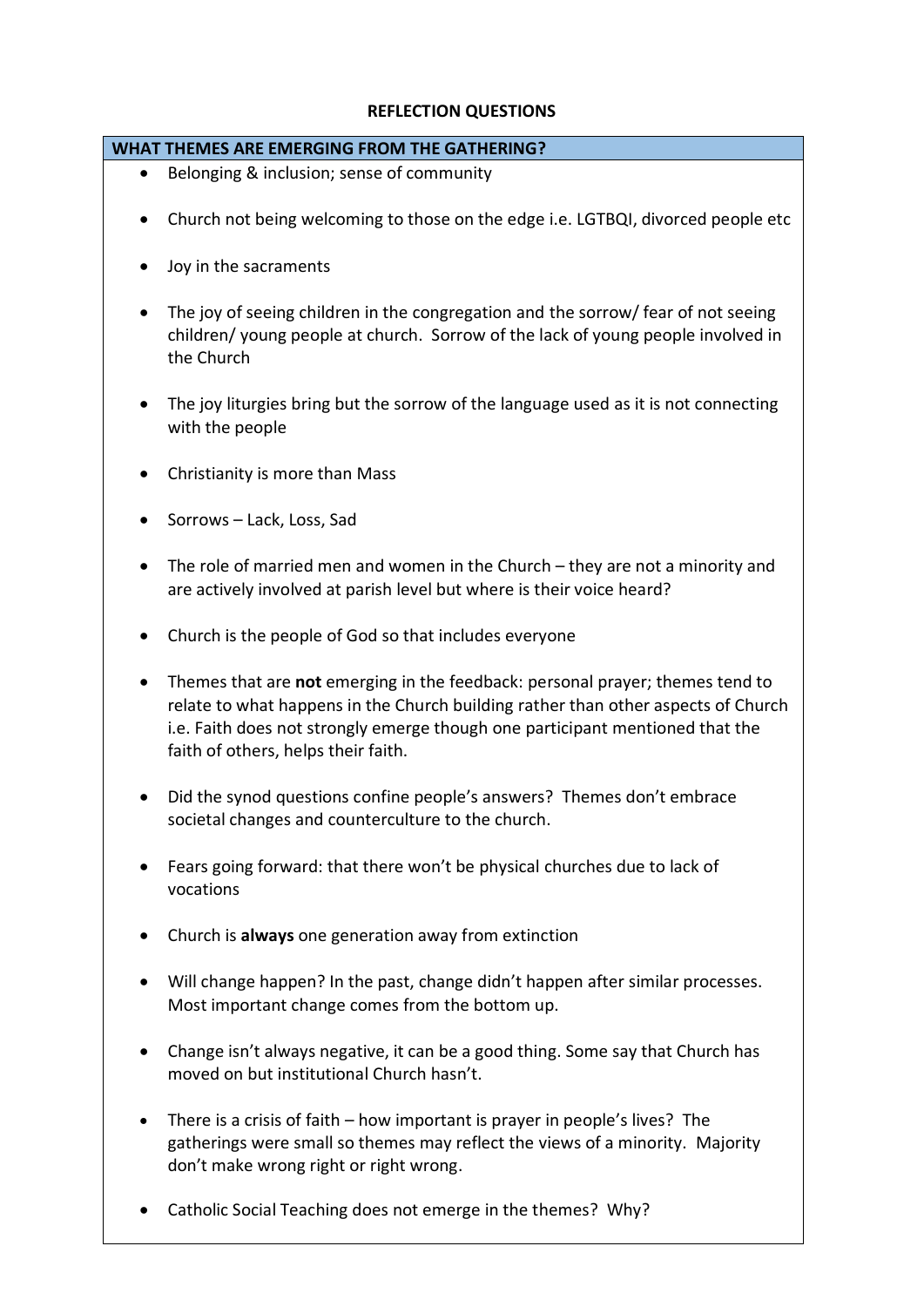- Community the concept of community has changed it has moved from "we" to "I", the concept of family has changed in society also.
- Concept of relativism is now evident. Religion/ Faith is what I want it for me, "I'm spiritual but not religious"

#### **WHAT MIGHT THE HOLY SPIRIT BE INDICATING IN THIS?**

- Do we need to focus on the crisis of faith and importance of prayer in our lives?
- Change needs to happen.
- What do we want to change? What does change look like?
- Church needs to be more inclusive. Church needs to reach out to groups on the periphery.
- Does the Church need to get more involved on social media to reach out as it is falling away rather than growing?
- Perhaps it is a good thing that clergy are declining as other people are finding their role in Church.
- The synod gatherings and the PPC synod meeting were positive as we gathered together as a people in the light of the Spirit.
- What does faith mean to us? It is more than coming to the church.
- Why is God not missed? But are people still searching for God in other ways? Note: High rates of depression and anxiety in society
- Do not be afraid
- Should we be afraid of a small Church?
- If God seems far away, who moved?

| <b>SIGNED</b>                                  | <b>DATE</b> |
|------------------------------------------------|-------------|
| Lisa Jensen                                    | 24.04.2022  |
| <b>Orla Duggan</b>                             |             |
| <b>Catherine Doyle</b>                         |             |
|                                                |             |
| <b>Animators in Our Mother of Divine Grace</b> |             |